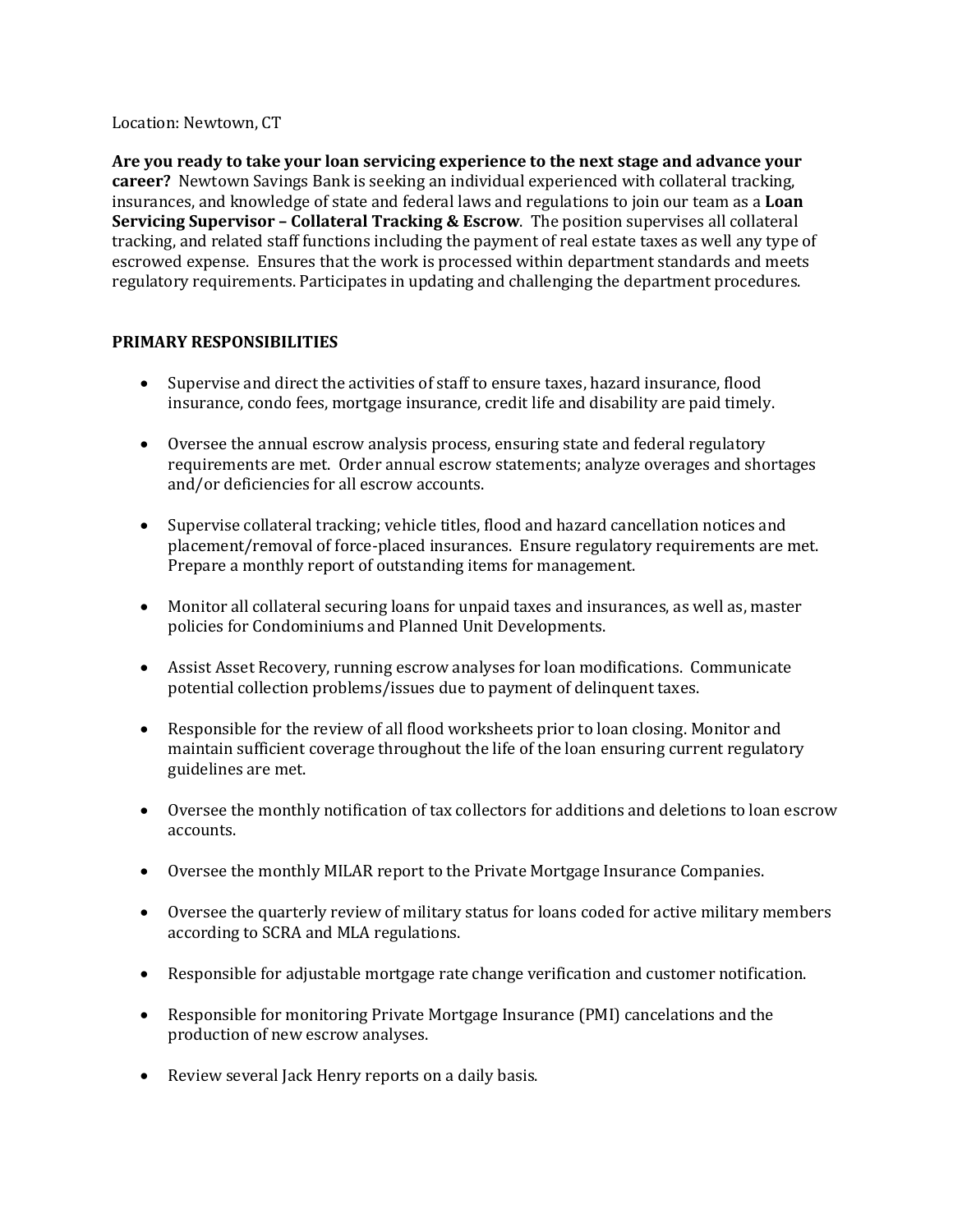- In conjunction with other supervisors prioritize workflow and improve processes.
- Keep up-to-date on rules and regulations related to assigned functions and recommend updates as needed.
- Assist staff with sensitive customer issues, professionally problem-solve and determination a resolution for both the customer and the Bank.
- Assist with internal and external audits as needed.
- Assist with year-end tasks and the Jack Henry annual release as necessary.
- Assist with project management for new products, procedures, reports and staff training.
- Oversee the escrow real estate tax process. Responsible for uploading current tax files into the Bank's core system (Jack Henry), oversee the quarterly disbursements of real estate taxes and electronic files to each town.
- Conduct at least 2 monthly department meetings with staff to discuss workflow, improve procedures and new technologies or systems.
- Oversee the daily and monthly reconciliation of specified general ledger accounts and the generation of assigned management reports. Ensure the accuracy and timely completion of reports assigned to their staff.
- Establish SMART goals, perform quarterly goal assessment and annual performance evaluations of direct reports, coach and motivate, recommend personnel actions and ensure that assigned tasks are completed within required timeframe.

### **POSITION REQUIREMENTS**

Bachelor's degree and 4-7 years equivalent experience.

Knowledge and understanding of all aspects of loan collateral tracking, insurances and knowledge of state and federal laws and regulations.

Basic knowledge of Microsoft Office and the Encompass LOS system is a plus.

The candidate requires 2-4 years managerial experience, strong leadership, communication and organizational skills with the ability to work well under pressure.

This job requires considerable interaction with customers.

Ability to multiple task and prioritize work to ensure timely closings and customer experiences.

### **QUALIFICATIONS**

To perform this job successfully, an individual must be able to perform each essential duty satisfactorily. The requirements listed above are representative of the knowledge, skill, and/or ability required. Reasonable accommodations may be made to enable individuals with disabilities to perform the essential functions.

Any physical demands or work conditions described here are representative of those that must be met by an employee to successfully perform the essential functions of this job. Reasonable